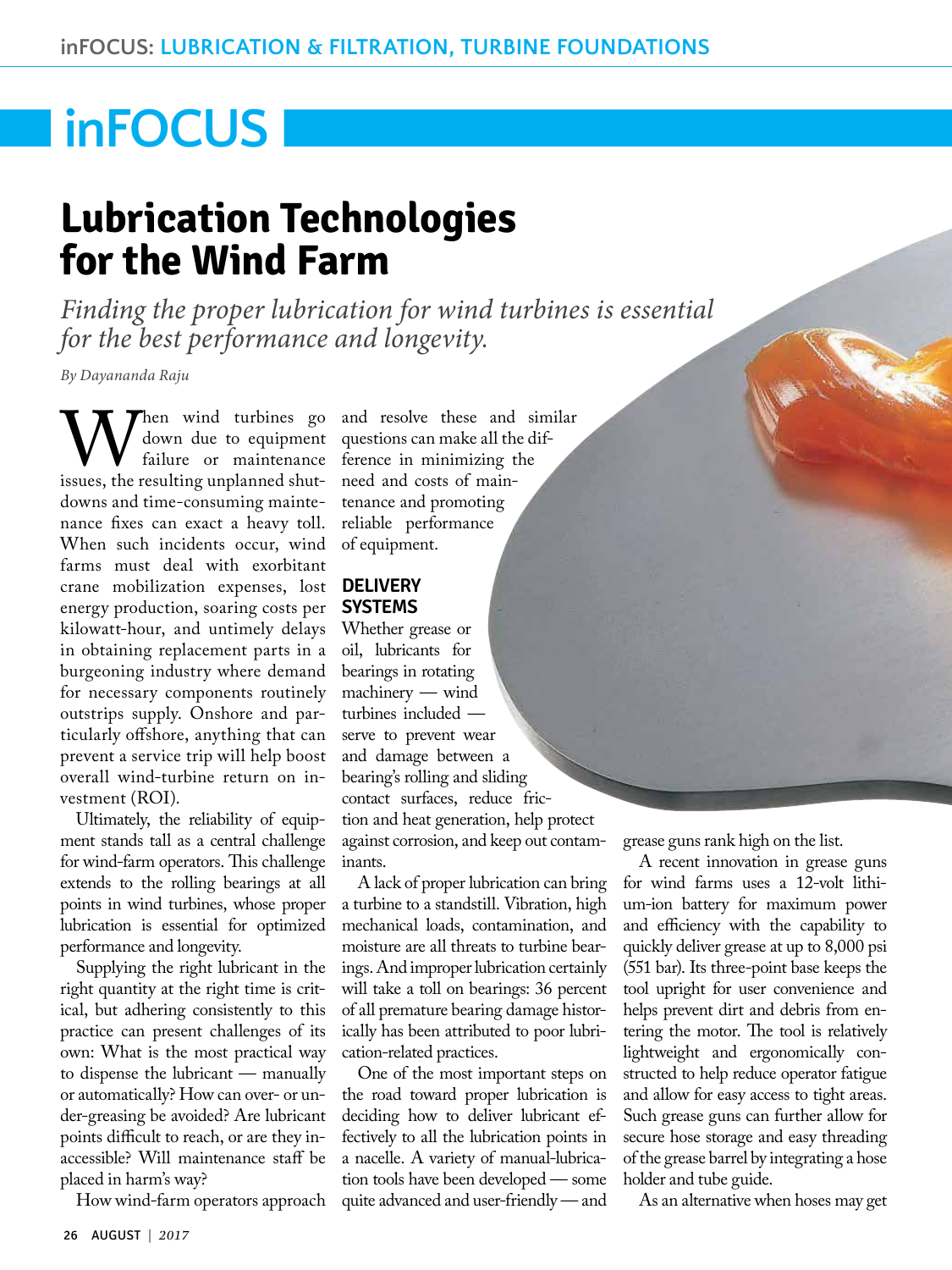

**There is no "universal" one-size-fits-all lubricant solution for every application. (Courtesy: SKF USA)**

in the way, a handheld and rechargeable battery-driven grease gun combines portability with a user-friendly interface to maximize efficiency and accuracy. With such a tool, lubricant flow rates can be precisely adjusted and an integrated grease meter dispenses the proper amount of lubricant to prevent possible over- or under-greasing. A visual display assists workers by showing

battery charge level, amount of grease dispensed, pump/motor speed, and even blocked lubrication points.

But what if lubrication points are difficult and/or unsafe to access? What if too much or too little lubricant is dispensed? When manual lubrication will be impractical for these or any other reasons, single-point or fully automatic centralized lubrication systems can deliver the

### **ALSO IN THIS SECTION**

- **30** [Foam rings and turbine](#page-4-0)  foundations
- **32** Profile: ExxonMobil
- **36** Conversation: Jesse Dilk with Klüber Lubrication NA LP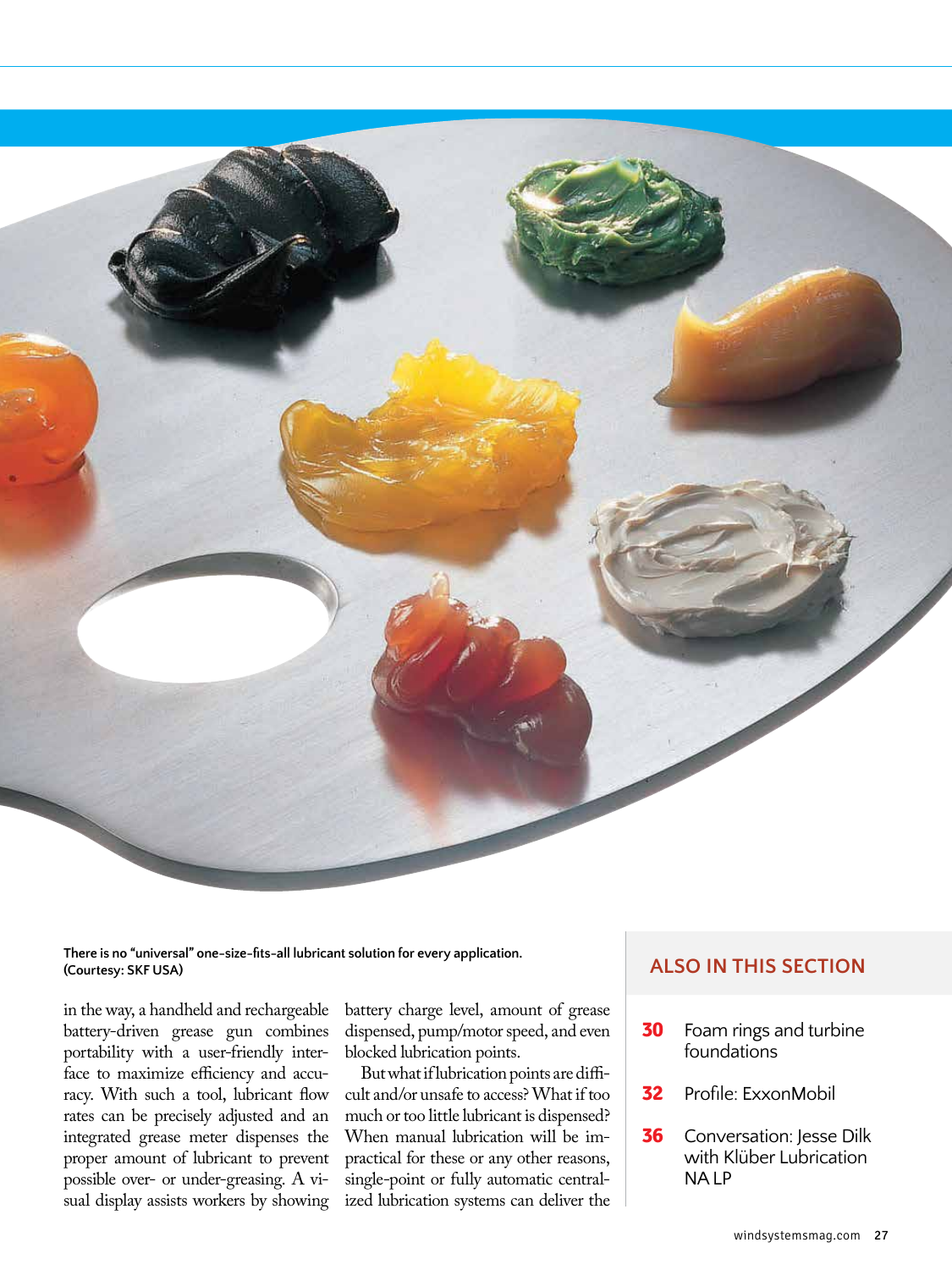

**According to industry averages, 10 to 20 percent of the uptower time involved in servicing a turbine is spent on re-lubrication. (Courtesy: SKF USA)**

goods. Systems for various locations in a wind turbine have been engineered to dispense exact and clean quantities of appropriate lubricant where and when required.

Automatic delivery of lubricant will surely lift a heavy burden from the shoulders of the maintenance staff.

According to industry averages, 10 to 20 percent of the uptower time involved in servicing a turbine is spent on re-lubrication (technicians crawling around in the cramped nacelle and hub to grease lubrication points numbering from 10 to more than 80 with several different greases in each turbine). And, in the case of conventional manual lubrication methods, over- or under-greasing (leading to potential failure) always is an unwanted possibility; lubrication intervals may be sporadic or ill timed; contaminants can inadvertently be introduced, and equipment performance may be compromised

With an automatic lubrication system, bearing life can be lengthened by delivering frequent, correct amounts of grease to each bearing. Precisely controlled amounts of lubricant — dispensed at pre-set intervals — keeps bearings coated and enables them to perform to their rated capacity.

### **A SYSTEMS OVERVIEW**

**Single-point automatic lubricators.** These inject the precise and correct amounts of contaminant-free grease and often will be used for the re-lubrication of pitch bearings and other bearings in moving parts. They inherently minimize the risks of over- or under-greasing and can supply lubricant 24/7 for periods up to a year as governed by a preset automatic timer.

**Single-line lubrication systems.** In this centralized configuration, a central pump station automatically delivers lubricant through a single supply line to a lubricant metering device. Each metering device serves one lubrication point and can be adjusted to deliver the precise amount of required grease or oil. A single-line system can pump long distances and within a wide temperature range. Components in corrosion-resistant designs will especially benefit offshore applications.

**Progressive lubrication systems.** These dispense small measured amounts of lubricant at frequent and intermittent intervals. The grease flow created by the system's pump is proportioned by progressive metering devices and distributed to each bearing according to need. Metered quantities of lubricant are fed progressively in predetermined ratios from master feeders to the lube points. The lubricant does not leave the respective feeder until the preceding one has discharged its volume.

If a lube point does not receive any lubricant, regardless of the reason, or if a secondary feeder is blocked, the entire lubrication cycle is interrupted, and the system will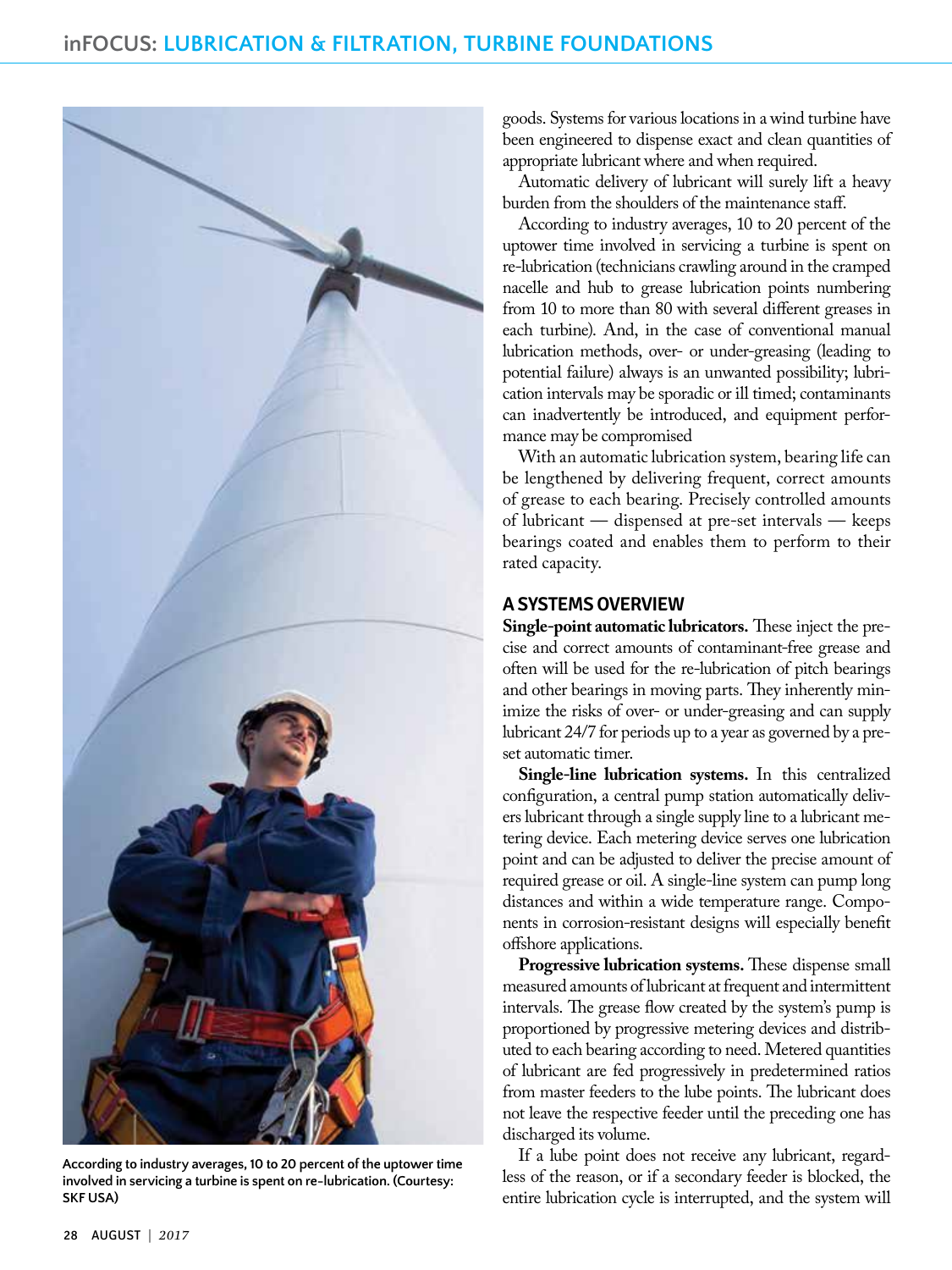

**The Lincoln 20-volt PowerLuber grease gun can be used for multiple lubrication applications. (Courtesy: SKF USA)**

provide a signal to alert operators to the problem. Integrated system control and monitoring is another plus for this and other centralized systems.

### **TIPS FOR SUCCESS**

Centralized lubrication systems can be applied to all bearings at a turbine's rotor shaft, blade pitch, and azimuth positions, as well as non-rotating applications inside the turbine. Stationary systems can supply grease accurately to main shaft, generator, blade, and yaw bearings. For the rotating blade

bearings, lubrication systems can be equipped with a follower plate.

Decision-making for the most appropriate lubrication system will depend, in general, on the application and, in particular, on a range of other parameters, such as the operating conditions (variations in the operating temperature and lubricant viscosity), accuracy requirements for lubricant quantities, turbine system geometry (size, dimensions, and symmetry), and monitoring demands, among others.

When planning, installing, and subsequently implementing a centralized lubrication system inside a wind turbine, these guidelines can help:

- Determine the number of lube points.
- Choose the proper lubricant for the temperature, speed, and load conditions.
- Calculate appropriate dispense rates and quantities for the application.
- Choose pumps consistent with the type of actuation and system capacity.
- Consider monitoring as an integral requirement for the lubrication system.

After a lubrication system is up and running, measurable benefits can be realized at every turn:

- No more chances of over- or under-greasing.
- Lubricant consumption can be brought into line with requirements.
- More informed and timely lubricant purchasing decisions can be made.
- Lubrication-related breakdowns can be reduced.
- Turbine productivity, reliability, and availability can be improved.

In the case of existing equipment in the wind-turbine aftermarket, gen-



**Single-point automatic lubricators inject the precise and correct amounts of contaminantfree grease and often will be used for the re-lubrication of pitch bearings and other bearings in moving parts. (Courtesy: SKF USA)**

erally populated with older and/or smaller machines, operators have the option to upgrade their lubrication programs with the latest advanced technologies. It's never too late.

Regardless of application or system, close attention should always be paid to the specific type of lubricant required for the turbine main shaft, yaw, and blades. There is no "universal" one-size-fits-all lubricant solution for every application. The proper grease will provide proper lubrication whether the turbine is operating or in standstill mode, installed onshore or offshore, or in extreme temperatures or conditions.

One more guideline on the path to sustained success: partnering with a knowledgeable specialist can help in implementing the best lubrication practices for any installation, new or old.  $\lambda$ 



**Dayananda Raju** is application engineering manager — wind energy at SKF USA Inc., based in Lansdale, Pennsylvania. He can be reached at (267) 436-6495 [or Dayananda.Raju@skf.com. F](mailto:Dayananda.Raju@skf.com?subject=Referred by Wind Systems)or more information, go to [www.skfusa.com.](http://www.skfusa.com)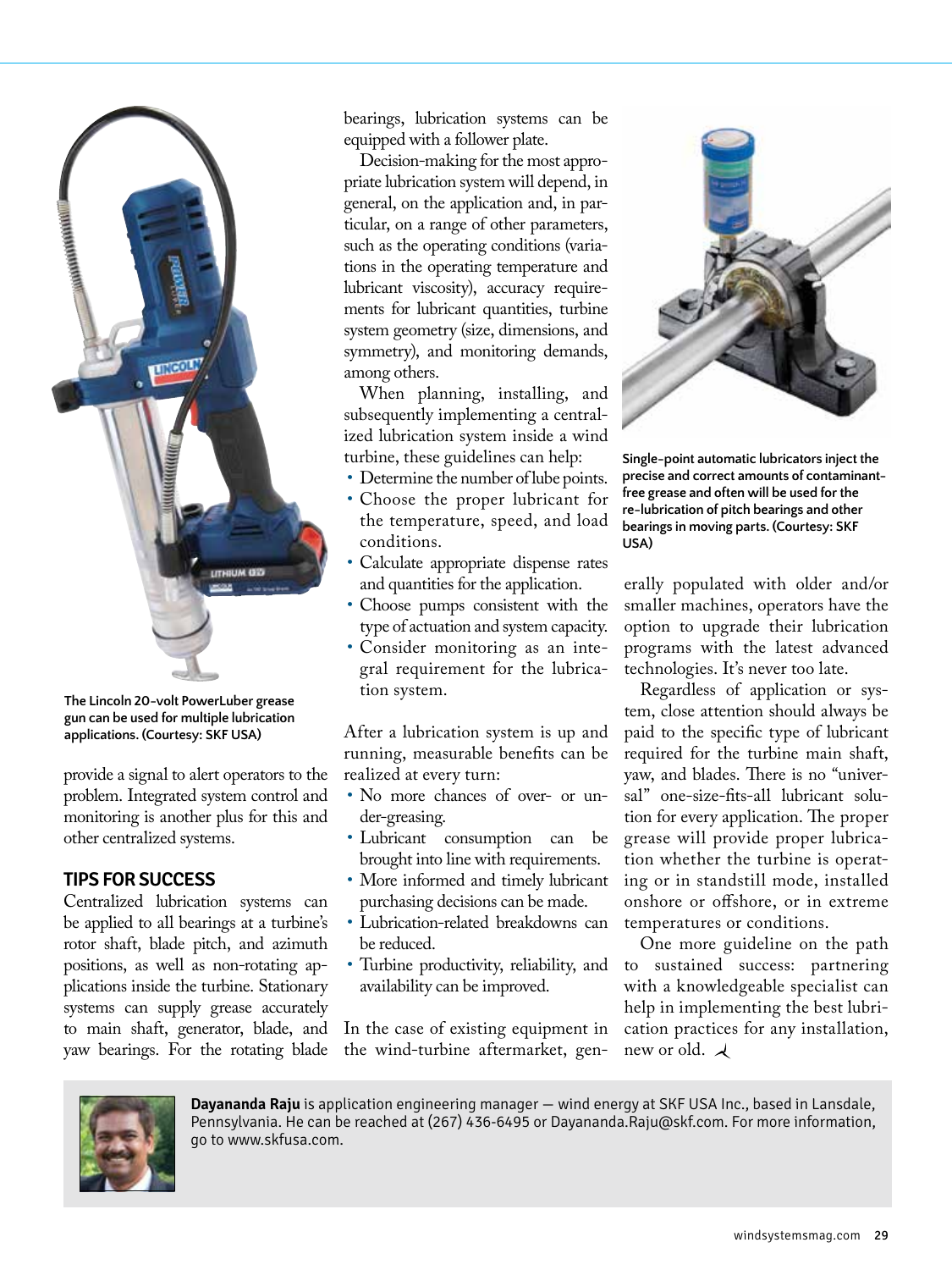## <span id="page-4-0"></span>**Foam Rings and Turbine Foundations**

*Foam rings are still used in the grout trough of a turbine foundation to prevent the grout from making contact with the anchor bolts.*



**Foam rings are still predominantly used today and the process is no more sophisticated than it was at the beginning. (Courtesy: NTC Wind Energy)**

*By Joe Bruce*

When it comes to wind-tur-<br>seems appropriate to re-<br>flect on the traditional way foundabine foundations, it seems appropriate to retions have been built and how their structural integrity can be improved and, at the same time, save money and enhance safety.

One of the traditional ways foundations are built has been by using foam rings in the grout trough to prevent grout from making contact with the foundation anchor bolts. Should the grout make contact with the rods, it could interfere with tensioning by not allowing the rod to pull through the grout as it is being pulled from above. Theoretically, the foam also would prevent grout from

moving into the bolt sleeve, which spans the full depth of the pedestal and allows the rod to move within the foundation as the tower sways back-and-forth, acting like rubber bands alternatively under compression and expansion.

#### **SAME PROCESS**

Foam rings are still predominantly used today and the process is no more sophisticated than it was at the beginning. First, the bolt sleeves are sealed at the top by placing a bead of caulk around the rod within the bolt sleeve. Then, someone has to cut the foam into rings equivalent in length to the prescribed grout depth. The rings are dropped over the rods in

the grout trough and often have to be wrapped with common duct tape to keep them from splitting when the base is set. It's a throwback from the days of the backyard mechanic. It's hard to believe a multimillion-dollar machine is being built using caulk, foam pipe insulation, and duct tape.

Right now, a couple of employees are handed sharp knives and told to cut 14,000 two-inch rings (enough for 100 average foundations) by quitting time and then make sure the first aid kit is ready. After a day of cutting foam, those two-inch rings end up being long or short, either of which diminishes their functionality. Then comes the job of caulking and taping — a tedious task at best.